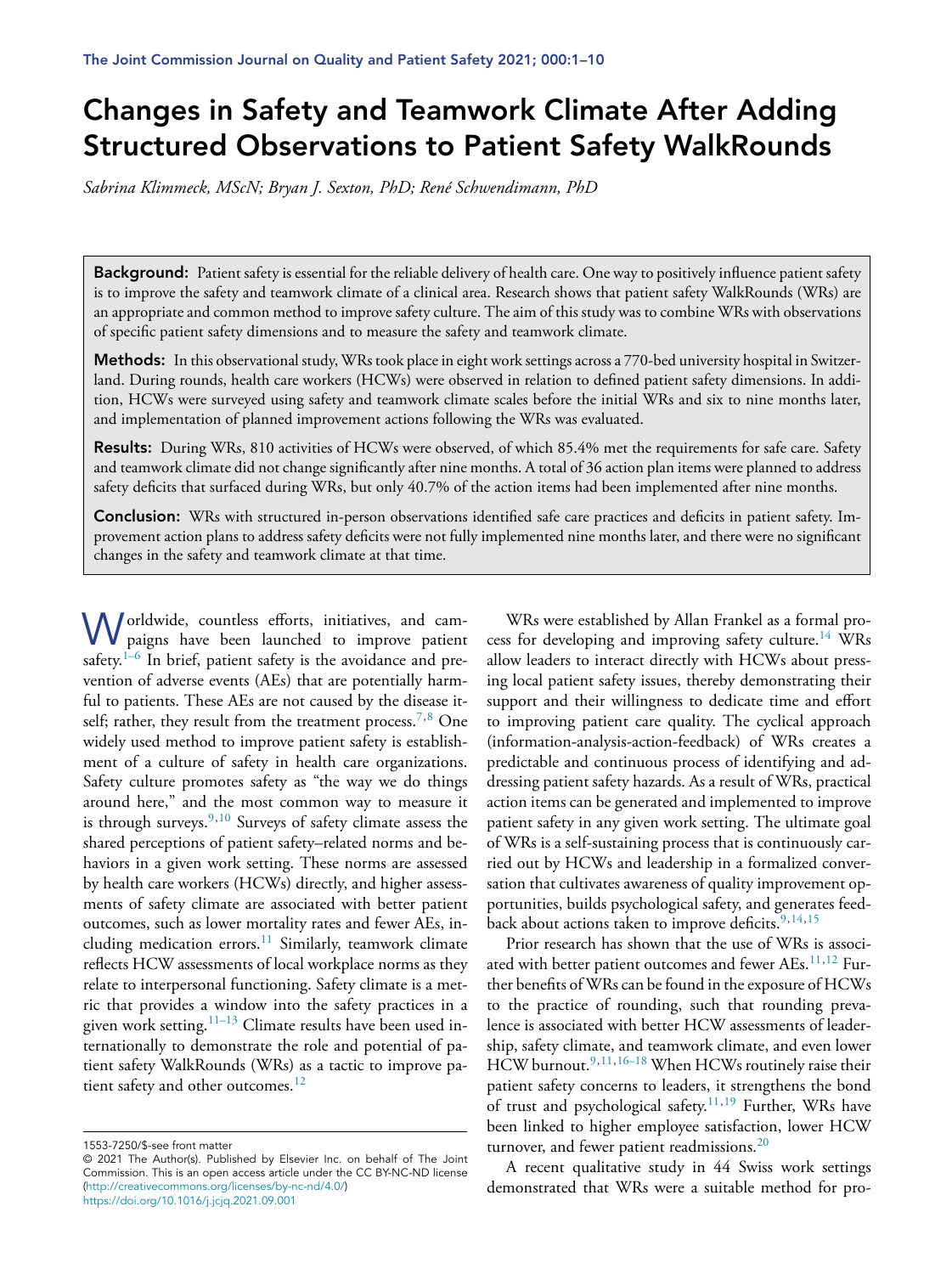viding an organizationwide overview of patient safety themes. $21$  Although this is a good qualitative start, there were no quantitative safety and teamwork climate results and no tracking of completed activities.

The purpose of the current study was to extend the WRs, qualitative approach with quantitative observations of safe care, including administering the safety and teamwork climate scales pre and post. The current study aimed to (1) observe HCW performance with regard to specific patient safety themes, (2) survey HCWs regarding safety and teamwork climate, (3) describe planned improvement action items, and (4) evaluate the implementation of planned improvement action items and assess possible changes in safety and teamwork climate.

## **METHODS**

## **Study Design**

This observational, multiple-case study examined the patient safety practices of HCWs, as well as the safety and teamwork climate, before and after conducting WRs in a university hospital in Switzerland.

## **Setting and Participants**

The 770-bed University Hospital of Basel is a tertiary care center and one of five university hospitals in Switzerland. In 2018 a total of 38,000 inpatients were treated by more than  $6,000$  employees.<sup>[22](#page-8-0)</sup> The hospital comprises four clinical departments—medicine, surgery, specialty clinics, and mixed clinical services—with additional support and service departments, including administration, research, and education. Each of the clinical departments is further divided into clinics with diagnostic and therapeutic work settings, including various nursing wards across the medical disciplines.

The study was embedded in a quality assurance project and was carried out in two work settings in each of the four clinical departments. The work settings were selected by the hospital's commission for quality and patient safety, and the patient safety office was assigned to conduct the Safety WalkRounds in both in- and outpatient work settings. The survey sample consisted of nurses, physicians, and other medical professionals in these work settings. Students were excluded.

## **Variables and Measures**

The data were collected using two instruments: (1) the Patient Safety Observation Protocol (PSOP) and (2) the Unit Patient Safety Questionnaire (UPSQ). The PSOP was developed and refined for the current study by incorporating patient safety themes from literature and refining them through pilot testing. During PSOP refinements, we prioritized clinical practices ahead of potential adverse patient events such as infections, medication errors, communica-

tion failures, and falls. We then generated examples of related *observable* caring and treatment behaviors and processes of HCWs using standards of clinical practice that we use for wound dressing, hand hygiene, medication administration, speaking up, information exchange among HCWs as well as with patients, care coordination, and fall prevention (to name a few). The final PSOP was composed of 33 items on six patient safety dimensions<sup>[8,23](#page-8-0)</sup> [\(Table](#page-2-0) 1<sup>24,25</sup>). For each PSOP item, observed clinician actions are rated as requirements met, requirements partially met, or requirements not met. Each participating work setting had the option to supplement the observation protocol with specific patient safety items of their choosing. Based on the observations, each work setting compiled individual action items to address patient safety issues.

The UPSQ consists of the safety and teamwork climate scales (13 items) from the Safety Attitudes Questionnaire  $(SAQ).<sup>24</sup>$  $(SAQ).<sup>24</sup>$  $(SAQ).<sup>24</sup>$  One stand-alone item asks for the overall patient safety grade, designed to assess the overall level of patient safety within a given unit from the general viewpoint of HCWs as part of the UPSQ. For the post survey, the UPSQ has an additional item to assess changes in patient safety through the implemented WRs action items [\(Table](#page-2-0) 1).

#### **Conducting the WalkRounds**

Each WR was organized and conducted by two of the three trained observers at the participating work settings by shadowing the HCWs at work. During a visit, each of the observers separately followed individual nurses, physicians, or other health professionals during their morning routine at huddles, when preparing and organizing patient diagnostics and therapies, when visiting and caring for patients, and when documenting, reporting, and coordinating care. Observers completed the PSOP checklist to capture observed patient safety behaviors. Of the three observers, one participated in all eight WRs, and the other two participated in four WRs each. All observers were experienced nurses with advanced degrees. Training for the WRs observation included information on the PSOP patient safety items and how to conduct the shadowing without interfering with HCWs' workflows. Before each WR, the two observers discussed expectations such as which HCW would be shadowed.

## **WRs Observations Debriefing and Action Planning**

After the WRs, the two observers debriefed by discussing their impressions and findings with each other (for example, ratings of observed activities, whether and how required standards of practice were met) without immediate feedback to the observed HCWs. Next, WRs observations and ratings, as well as the UPSQ survey results, were condensed into a draft report, which was presented within a week to the unit leadership. At these meetings, the unit leadership's perceptions and views of their workplace's patient safety were discussed.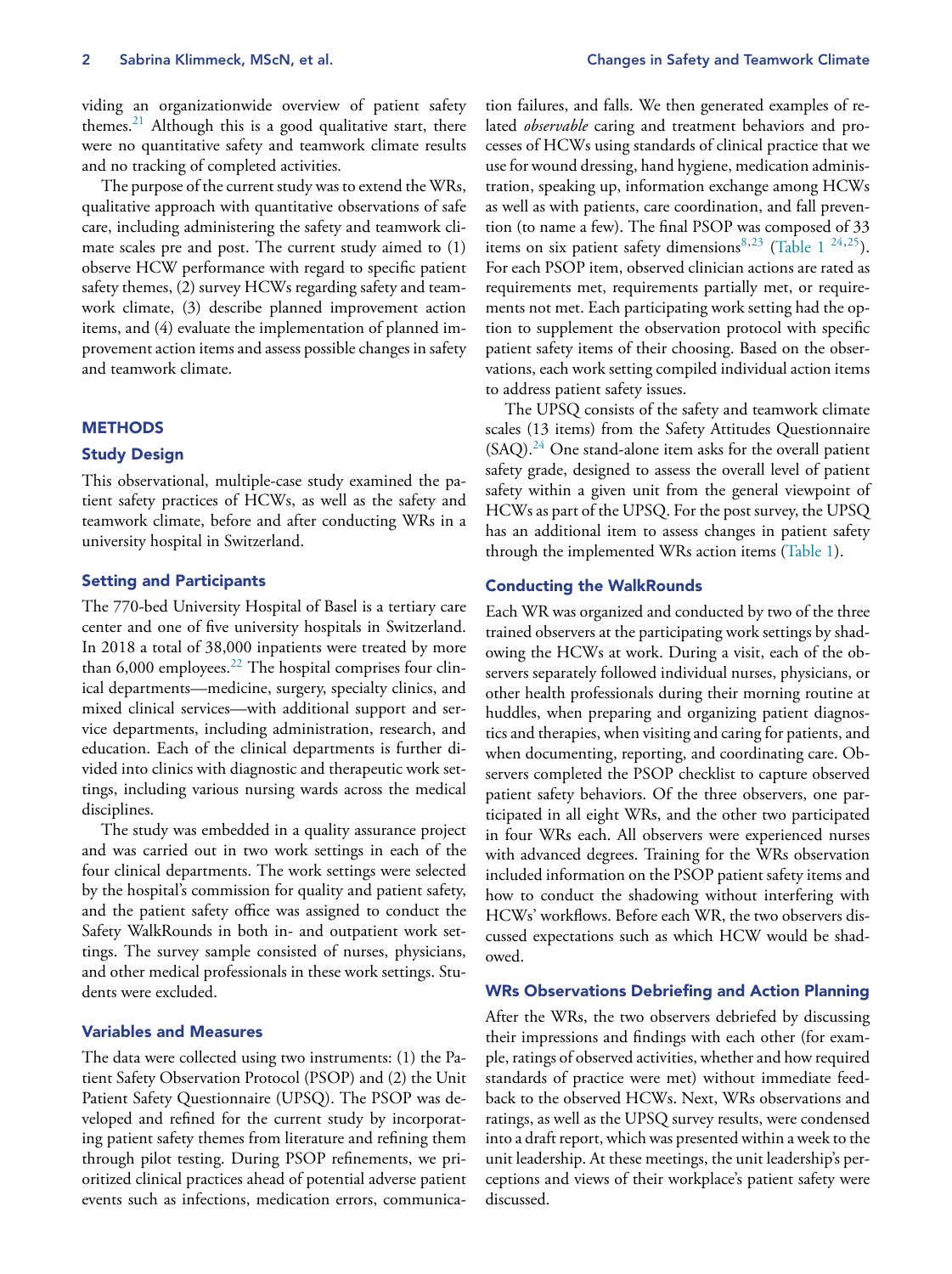| Patient Safety Observation Protocol (PSOP)<br>Dimensions | Description                                                                                                                                                                                              | Measurements                                                                                                           |
|----------------------------------------------------------|----------------------------------------------------------------------------------------------------------------------------------------------------------------------------------------------------------|------------------------------------------------------------------------------------------------------------------------|
| Patient identification                                   | 2 items; example: "Active patient identification (What is your name?<br>When were you born? Comparison with patient documents)."                                                                         | Rating criteria apply to all<br>safety dimension items:                                                                |
| Infection prevention                                     | 4 items; example: "Hand hygiene according to a 3-step hospital<br>protocol."                                                                                                                             | $1 =$ Requirements met<br>$2$ = Requirements partially met                                                             |
| Medication process                                       | 6 items; example: "The right medication, the right patient, in the<br>right dose, the right dosage form and time, is administered."<br>14 items; example: "Relevant information will be discussed during | $3$ = Requirements not met<br>$4 = Not observed$                                                                       |
| Communication                                            | reports and visits in the care team."<br>2 items; example: "Reqular patient repositioning and mobilization."                                                                                             |                                                                                                                        |
| Pressure ulcer<br>prevention                             | 5 items; example: "If the patients have sturdy shoes, walking aids<br>are within reach or the surroundings are adapted to the patient's                                                                  |                                                                                                                        |
|                                                          | condition."                                                                                                                                                                                              |                                                                                                                        |
| Falls prevention                                         | Each work setting can supplement the protocol with individual                                                                                                                                            |                                                                                                                        |
| Workplace-specific<br>items                              | items; example: "Emergency call was explained to the patient."                                                                                                                                           |                                                                                                                        |
| Unit Patient Safety Questionnaire (UPSQ)                 |                                                                                                                                                                                                          | Measurements                                                                                                           |
| Safety climate                                           | 7 items from the $SAO^{24,25}$ ; example: "I would feel safe being<br>treated here as a patient."                                                                                                        | 5-point Likert-type scale from<br>$1 =$ strongly disagree to<br>5 = strongly agree Cronbach's<br>$\alpha = 0.754^{24}$ |
| Teamwork climate                                         | 6 items from the $SAO^{24,25}$ ; example: "Disagreements in this work<br>setting are resolved appropriately (not who is right, but what is best<br>for the patient)."                                    | 5-point Likert-type scale from<br>$1 =$ strongly disagree to<br>5 = strongly agree Cronbach's<br>$\alpha = 0.647^{24}$ |
| Overall patient safety                                   | Exploratory item for assessing the overall grade of patient safety<br>within a given unit: "How do you rate overall patient safety in your<br>work setting?"                                             | 10-point Likert-type scale from<br>$1 =$ very unsafe to $10 =$ very<br>safe                                            |
| Extended UPSQ:<br>perceived impact of                    | Exploratory item on how HCWs assessed change in overall patient<br>safety due to implementation of work setting safety action items                                                                      | 5-point Likert-type scale from<br>$1 =$ strongly disagree to                                                           |
| safety measures (Survey                                  | following Safety WalkRounds                                                                                                                                                                              | $5 =$ strongly agree or $6 = 1$                                                                                        |
| 2 only)                                                  |                                                                                                                                                                                                          | don't know                                                                                                             |
|                                                          | SAQ, Safety Attitudes Questionnaire; HCWs, health care workers.                                                                                                                                          |                                                                                                                        |

#### <span id="page-2-0"></span>**Table 1. Items on the Patient Safety Observation Protocol and Unit Patient Safety Questionnaire**

During discussions of WRs findings with unit leadership (for example, chief nurse, nurse expert, senior physician), potential improvements were identified and planning of subsequent action items was discussed, as appropriate. This discussion was guided by a pragmatic project management format, WHWW (What, How, Who, When). After this debriefing, local leadership involved and engaged frontline staff in team meetings on the findings, improvement needs, and action items planning. Additional information was integrated in the WRs unit reports, which then were communicated to the whole unit staff and higher management as part of the quality assurance project.

# **Data Collection**

The data collection took place between August 2018 and October 2019 [\(Figure](#page-3-0) 1). A paper-based UPSQ survey was administered twice: the first (Time 1) before the onset of WRs in the work settings (between August and December 2018) and the second (Time 2) six to nine months after the first survey across each work setting. All eligible HCWs of the eight work settings were invited to participate. Completed UPSQs were collected by the patient safety office in a box for each work setting. UPSQ survey data were entered into a spreadsheet by the patient safety office, and a quality check (for completeness and accuracy) of the data entries took place before the analysis.

Between August and December 2018, one week after completing the first UPSQ administration, the WRs were conducted by two trained observers from the patient safety office. The observed patient safety items were recorded and rated on the PSOP. Based on feedback from the WRs observations, the work setting leadership planned individual action items to address observed safety issues as appropriate. The planned patient safety action items were evaluated six to nine months later by the work setting leadership and the patient safety office team. Those evaluation meetings took place between July and October 2019 with reviewing the implementation status of the agreed action items [\(Figure](#page-3-0) 1).

## **Ethical Considerations**

This study is embedded in a quality assurance project, using survey and observational data from HCW assessments and patient safety–related behaviors. No patient data were used, and no informed consents were needed. The questionnaires were anonymous and confidential, and no demographic in-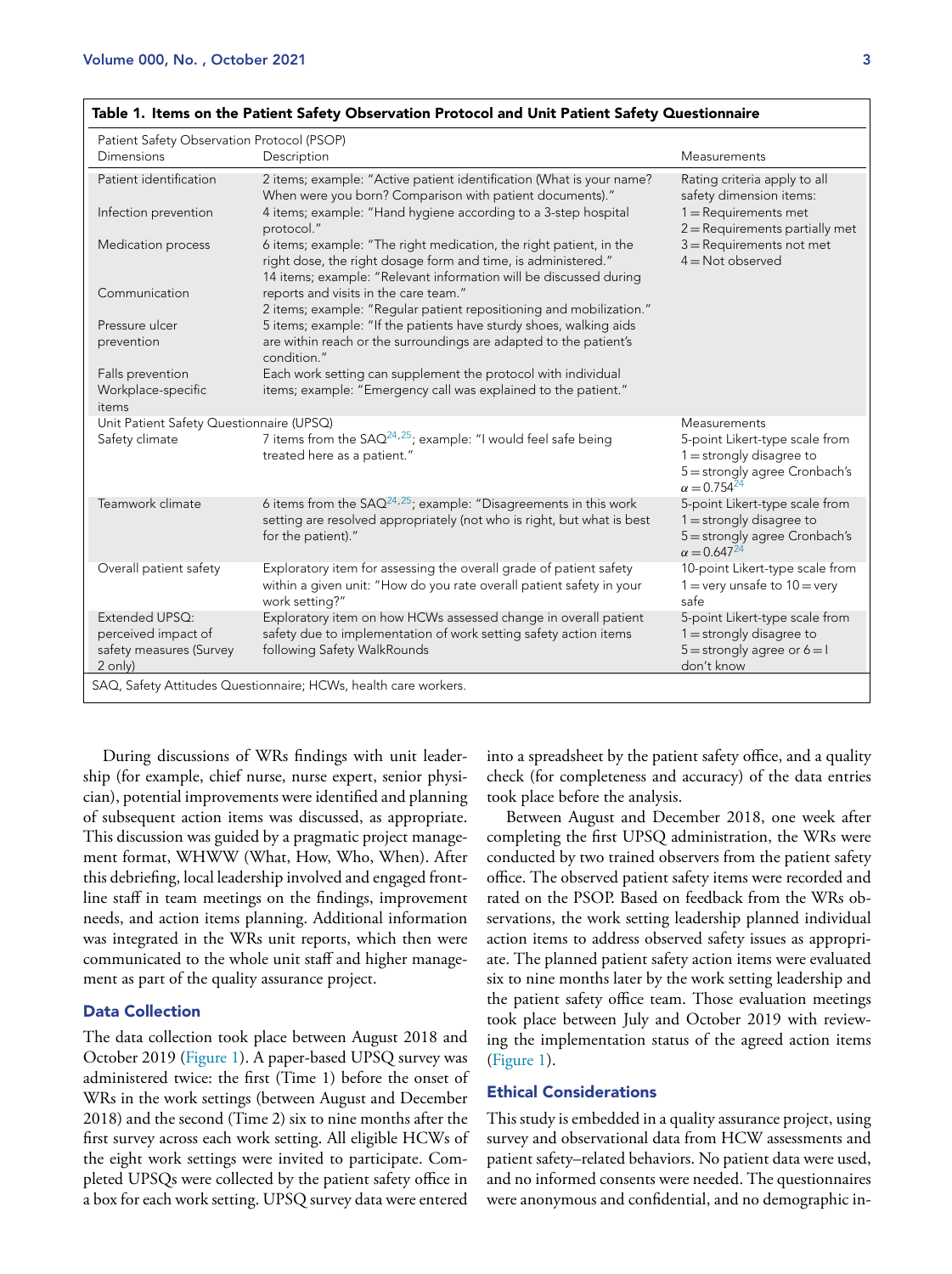# Process and Time Line for WalkRounds

<span id="page-3-0"></span>

**Figure 1:** Shown here is the process and time line for WalkRounds (WRs). UPSQ, Unit Patient Safety Questionnaire; HCW, health care worker; PSOP, Patient Safety Observation Protocol.

formation was collected. All study data were stored on a password-protected server located at Basel University Hospital. The Northwestern Switzerland Ethics Commission (Req-2019-00591) confirmed that the study, as a quality assurance project, does not fall under the Swiss federal act on research involving human beings, thus no informed consent procedure was required.

# **Data Analysis**

Descriptive data analysis was performed using frequencies, means, standard deviations (SDs), and percentages to describe various characteristics related to patient safety, including in-person observations and survey data.

To present the observed performance of the HCWs on specific patient safety themes (aim 1), the results were presented in aggregate. The observations were expressed as a ratio of the interactions between patient and HCW. To illustrate the second aim (HCW assessments of safety and teamwork climate), the number of questionnaires administered and completed was shown along with the response rate for Time 1 and Time 2. To achieve the third aim (describe planned improvement action items), the individual action items used by the work settings were analyzed descriptively and evaluated with the implementation plan. To present the last aim (evaluate changes in safety and teamwork climate and the implementation of planned improvement action items), the results of the HCW survey responses, the mean values and SD, and the percentage of positive answers were calculated. Missing data from the UPSQ at the item level have been substituted by imputation of mean values. HCW assessments of overall patient safety were reported as a percent positive, so a cut-off of 8 (out of 10) was used. A Wilcoxon signed rank test was performed with the mean values to show the change in the teamwork, safety climate, and perceived overall patient safety between the first and second surveys. The significance level was set at  $p < 0.05$ . The statistical analysis was performed with R version 3.6.2 on Windows 10.[26](#page-8-0)

## **RESULTS**

## **Patient Safety Observation Protocol**

WRs each lasted on average 3 hours (range 2–4 hours) and were conducted in eight work settings including inperson observer assessments of PSOP dimensions. During the WRs, 810 (range 26–308) clinician activities, including 513 (range 25–169) HCW–patient interactions within the PSOP dimensions, were observed. HCW activities in the dimension "pressure ulcer prevention" were not observable in one of the work settings [\(Table](#page-4-0) 2) because no respective action took place during observer presence.

Overall, of the 810 PSOP ratings, requirements were met in 85.4%, requirements were partially met in 12.6%, and requirements were not met in 2.0%. In the dimensions "workplace specifics," "communication," and "pressure ulcer prevention," *requirements met* ratings were greater than 90%, whereas the highest proportions of patient safety deficits were identified in the dimensions "infection prevention" and "patient identification" [\(Table](#page-4-0) 2).

## **Unit Patient Safety Questionnaire**

The UPSQ was completed acrosseight work settings by 230 HCWs in the first survey administration and 189 in the second administration, corresponding to a response rate of 53.8% (range 22.2%–94.4%), and 50.0% (range 24.2%– 100%), respectively [\(Table](#page-4-0) 3). Safety climate did not change significantly between the two surveys administrations before the WRs and six to nine months after the implementation of the work setting patient safety action items. The overall mean values of the safety climate remained the same: from 3.84 (SD = 0.94) pre to 3.87 (SD = 0.94) post  $(p = 0.48)$ . The surveys showed that 70.8% (range 40.1%– 86.5%) and 71.1% (range 33.9%–82.3%) of the HCWs assessed the safety climate as good (4 or higher on a 5 point scale). The same was observed with the teamwork climate with overall mean values of  $4.06$  (SD = 0.92) and  $4.02$  $(SD = 0.93)$ , respectively. There was no significant change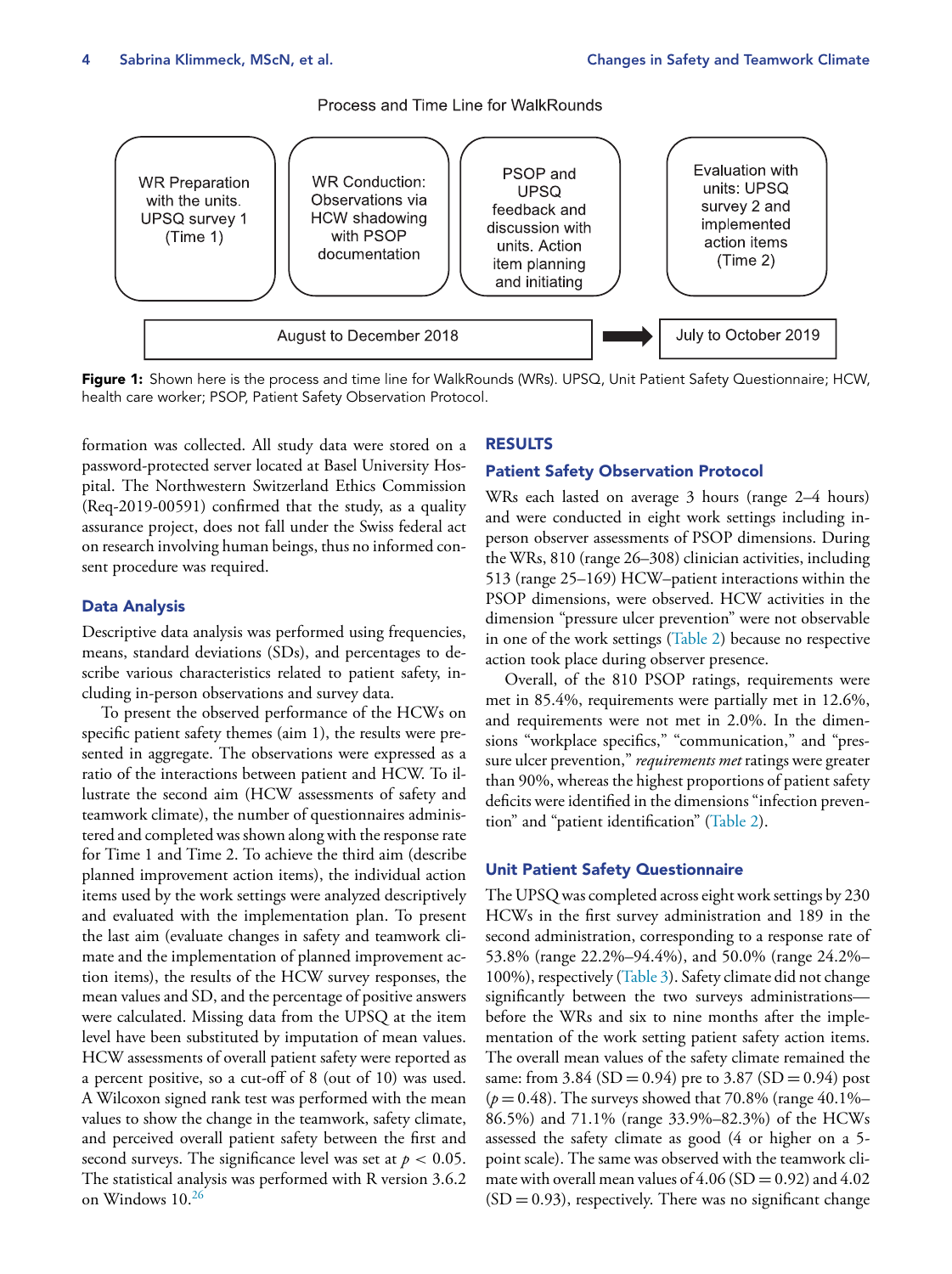## <span id="page-4-0"></span>**Table 2. In-Person Observations of Health Care Worker Patient Safety Performance**<sup>∗</sup>

| Dimensions of PSOP ( $n =$ number of          | Rating of the observations in % |                            |                          |  |  |  |
|-----------------------------------------------|---------------------------------|----------------------------|--------------------------|--|--|--|
| observations)                                 | Requirements met                | Requirements partially met | Requirements not met     |  |  |  |
| <b>Patient identification</b> ( $n = 65$ )    | 78.5                            | 10.8                       | 10.8                     |  |  |  |
| <b>Infection prevention</b> ( $n = 149$ )     | 58.4                            | 38.9                       | 2.7                      |  |  |  |
| <b>Medication process</b> ( $n = 104$ )       | 85.6                            | 13.5                       | 1.0                      |  |  |  |
| <b>Communication</b> ( $n = 308$ )            | 94.5                            | 5.2                        | 0.3                      |  |  |  |
| <b>Pressure ulcer prevention</b> ( $n = 26$ ) | 92.3                            | 3.8                        | 3.8                      |  |  |  |
| <b>Falls prevention</b> ( $n = 53$ )          | 88.7                            | 7.5                        | 3.8                      |  |  |  |
| <b>Workplace specifics</b> $(n = 105)$        | 98.1                            | 1.9                        | $\overline{\phantom{a}}$ |  |  |  |
| Total $(n=810)$                               | 85.4                            | 12.6                       | 2.0                      |  |  |  |

∗ Presentation of the in-person observations of the clinician's patient safety performance with ratings on meeting the requirements. PSOP, Patient Safety Observation Protocol.

## **Table 3. Results of the USPQ on Safety Climate, Teamwork Climate, and Overall Patient Safety Grading and Action Plan Items Implementation**<sup>∗</sup>

| Work setting (Response rates,<br>surveys 1 and 2) | Safety climate<br>Teamwork climate<br>$(1-5)$ % positive<br>$(1-5)$ % positive<br>Cut off 4 in %<br>Cut off 4 in % |       | Overall patient safety<br>grade (1–10), %<br>positive Cut off 8 in % Implemented, Not |                                              | Action plan items planned<br>(Implemented, Partially<br>Implemented) |          |              |
|---------------------------------------------------|--------------------------------------------------------------------------------------------------------------------|-------|---------------------------------------------------------------------------------------|----------------------------------------------|----------------------------------------------------------------------|----------|--------------|
|                                                   |                                                                                                                    |       |                                                                                       | Survey 1 Survey 2 Survey 1 Survey 2 Survey 1 |                                                                      | Survey 2 |              |
| <b>Unit 1 (Dialysis) (46.7%, 24.2%)</b>           | 40.1                                                                                                               | 33.9  | 46.0                                                                                  | 35.4                                         | 33.3                                                                 | 25.0     | $2(1-1-0)$   |
| Unit 2 (Short-term clinic) (43.2%,<br>35.2%       | 81.7                                                                                                               | 77.8  | 82.8                                                                                  | 73.8                                         | 68.4                                                                 | 77.5     | $6(3-1-2)$   |
| <b>Unit 3</b> (Ortho-, Trauma) (62.3%,<br>30.2%   | 55.5                                                                                                               | 54.1  | 62.8                                                                                  | 69.3                                         | 41.9                                                                 | 36.8     | $7(2-3-2)$   |
| <b>Unit 4</b> (Uro-, Plastic) (94.4%, 73.8%)      | 70.6                                                                                                               | 78.3  | 75.0                                                                                  | 72.2                                         | 58.8                                                                 | 61.3     | $2(0-2-0)$   |
| <b>Unit 5</b> (Dermatology) (60.0%, 65.0%)        | 85.7                                                                                                               | 75.8  | 81.5                                                                                  | 76.9                                         | $0^{\dagger}$                                                        | 61.3     | $3(1-2-0)$   |
| <b>Unit 6 (Labor ward) (21.8%, 44.6%)</b>         | 59.5                                                                                                               | 65.1  | 68.1                                                                                  | 71.3                                         | 25.0                                                                 | 60.0     | $2(0-1-1)$   |
| <b>Unit 7</b> (Radiology) (70.4%, 84.5%)          | 86.5                                                                                                               | 82.3  | 80.1                                                                                  | 89.7                                         | 89.5                                                                 | 95.3     | $3(3-0-0)$   |
| <b>Unit 8</b> (Anesthesia) (92.8%, 100.0%)        | 80.3                                                                                                               | 73.9  | 92.9                                                                                  | 81.4                                         | 88.9                                                                 | 77.1     | $2(1-0-1)$   |
| <b>Total</b> (53.8%, 50.0%)                       | 70.8%                                                                                                              | 71.1% | 74.6%                                                                                 | 74.5%                                        | 60.4%                                                                | 67.2%    | 27 (11-10-6) |

∗ Units 1 and 2 are medical department units, units 3 and 4 are surgical department units, units 5 and 6 are specialty clinics units, and units 7 and 8 are mixed services units. The safety and teamwork climate had the response options from 1 (strongly disagree) to 5 (strongly agree). The results shown here are the percentage of respondents reporting a mean score of 4 or higher, indicating percent agreement. Overall unit patient safety grade was assessed on a scale from 1 (very unsafe) to 10 (very safe). The results shown here are the percentage of respondents in a work setting with a mean score of 8 or more. The action plan items included the number of planned actions as a result of the WR and its implementation status (that is, counts of implemented, partially implemented, and not implemented action items at the time-of follow-up).

† Not included in the survey.

USPQ, Unit Patient Safety Questionnaire.

in the teamwork climate ( $p = 0.57$ ). The teamwork climate was assessed as good (4 or higher on a 5-point scale) by 74.6% (range 46.0%–92.9%) and 74.5% (range 35.4%– 89.7%) of HCWs, respectively.

The mean values of the overall patient safety grade remained almost the same from the first survey 7.61  $(SD = 1.59)$  to the second survey 7.74  $(SD = 1.58)$ . The overall unit patient safety did not change significantly from the first to the second survey ( $p = 0.85$ ). (For the calculation of patient safety, unit 5 was excluded because it was not recorded in the first survey.) In the first survey, 60.4% (range 25%–89.5%) of HCWs rated overall patient safety as good (cutoff 8), compared with 67.2% (range 25%– 95.3%) of HCWs in the second survey, a slight, nonsignificant increase.

Safety and teamwork climate and overall patient safety were different between work settings in the first and second administrations of the UPSQ (Table 3). In addition, HCWs assessed changes in patient safety after implementation of the action items (second survey) as *improved* (28.2%), *not changed* (32.9%), or *worsened* (3.0%), whereas the remaining clinicians (35.9%) respondent with *I don't know.*

# **Individual Work Setting Action Items**

For the leadership, discussed findings were mainly in line with their own everyday perceptions of weaknesses (and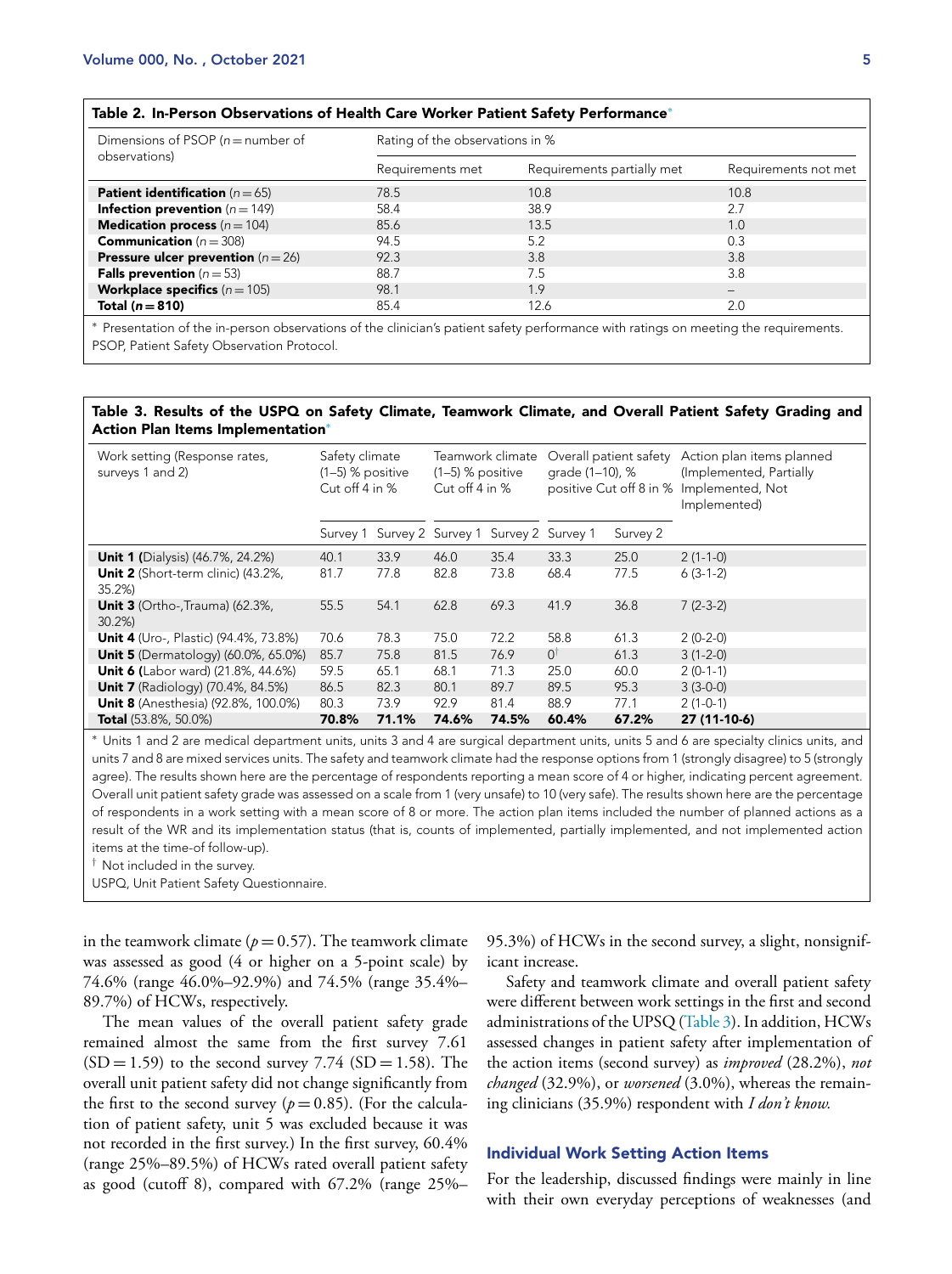| PSOP dimensions (Number of action<br>items; examples)                                            | Implementation status of action items (%) (July–October 2019) |                               |                         |  |  |  |
|--------------------------------------------------------------------------------------------------|---------------------------------------------------------------|-------------------------------|-------------------------|--|--|--|
|                                                                                                  | Implemented (40.7%)                                           | Partially implemented (37.0%) | Not implemented (22.2%) |  |  |  |
| Patient identification (2 action<br>items; input benefit and effect of the<br>patient wristband) |                                                               |                               |                         |  |  |  |
| Infection prevention (13 action<br>items; hand hygiene and material<br>disinfection workshops)   | 8                                                             |                               | 4                       |  |  |  |
| <b>Medication process (2 action items;</b><br>input labeling of medication)                      |                                                               | 2                             |                         |  |  |  |
| <b>Communication</b> (6 action items;<br>regular patient safety feedback<br>sessions)            |                                                               | 4                             |                         |  |  |  |
| Falls prevention (1 action item; offer<br>footwear in the absence of sturdy<br>shoes)            |                                                               |                               |                         |  |  |  |
| <b>Work place specific</b> (3 action items;<br>improving material storage)                       |                                                               | $\overline{2}$                |                         |  |  |  |
| <b>Total</b> (27 action items)                                                                   | 11                                                            | 10                            | 6                       |  |  |  |

∗ No action items were developed for the title "pressure ulcer prevention." For percentage of implementation status after the feedback meetings (July–October 2019), "Implemented" = action item was fully implemented; "Partially implemented" = action item could only be partially implemented; "Not implemented" = action items were not implemented.

PSOP, Patient Safety Observation Protocol.

strengths) of patient safety issues. In total, 27 (range 2– 7) individual action items were planned by the eight work settings as a result of the WRs [\(Table](#page-4-0) 3). Most of the planned action items were responses to the observed safety issues intended to improve practices of care. Some safety action items were planned by the work settings even if the observers considered them to be *requirements met*. At the subsequent evaluation meetings with the work settings, 40.7% of the individual action items were reported as fully implemented, 37.0% were partially implemented, and 22.2% were not yet implemented (Table 4). At the evaluation meeting, further support possibilities were discussed for the implementation of action items that were not yet implemented. Anecdotally, all work settings commented on the WRs process as a positive experience.

# **DISCUSSION**

We conducted a WRs study combined with direct observation of patient safety items in eight different work settings as part of a quality assurance project in a university hospital. In-person observations gave us the opportunity to look at the internal care processes of each work setting and to observe whether defined patient safety items were met as required. HCWs were surveyed on safety and teamwork climate, along with assessments of overall patient safety. For each work setting, a follow-up evaluation of defined action items to improve safety factors was carried out.

# **HCW Performance with Regard to Specific Patient Safety Themes**

During the in-person observations of medical staff performance on the specific patient safety topic, we were able to evaluate three quarters of the patient safety item requirements as fulfilled or partially fulfilled. The "communication" dimension, with interactions between HCW and HCW and patients, respectively, was observed as positive, given that the majority of the safety requirements were fully met. Preexisting communication tools such as team huddles and reports were regularly used by the work settings, which may have led to the positive result. A strong relationship between communication and patient safety has been reported in the literature, underlining the importance of different communication tools as an important factor for patient safety outcomes. $^{27}$  $^{27}$  $^{27}$  Nevertheless, requirements were not fully met in nearly half of the observations in the dimension of "infection prevention." This safety dimension also corresponded with the highest number of planned action items to address safe care deficits. This was not surprising, as infection-related AEs are quite common and reflect a constant challenge in terms of adherence to hand hygiene protocols.[8](#page-8-0) Our approach is not dissimilar to others who have used a combined approach of patient safety rounds with checklists to evaluate clinicians' compliance with patient safety strategies at care pathways. As in our study, their safety items allowed specific evaluation of HCW activities regarding patient safety, such as hand hygiene behavior for infection control.<sup>[28](#page-8-0)</sup>

It would be interesting to see if the dimension of "infection prevention" has changed during the COVID-19 pan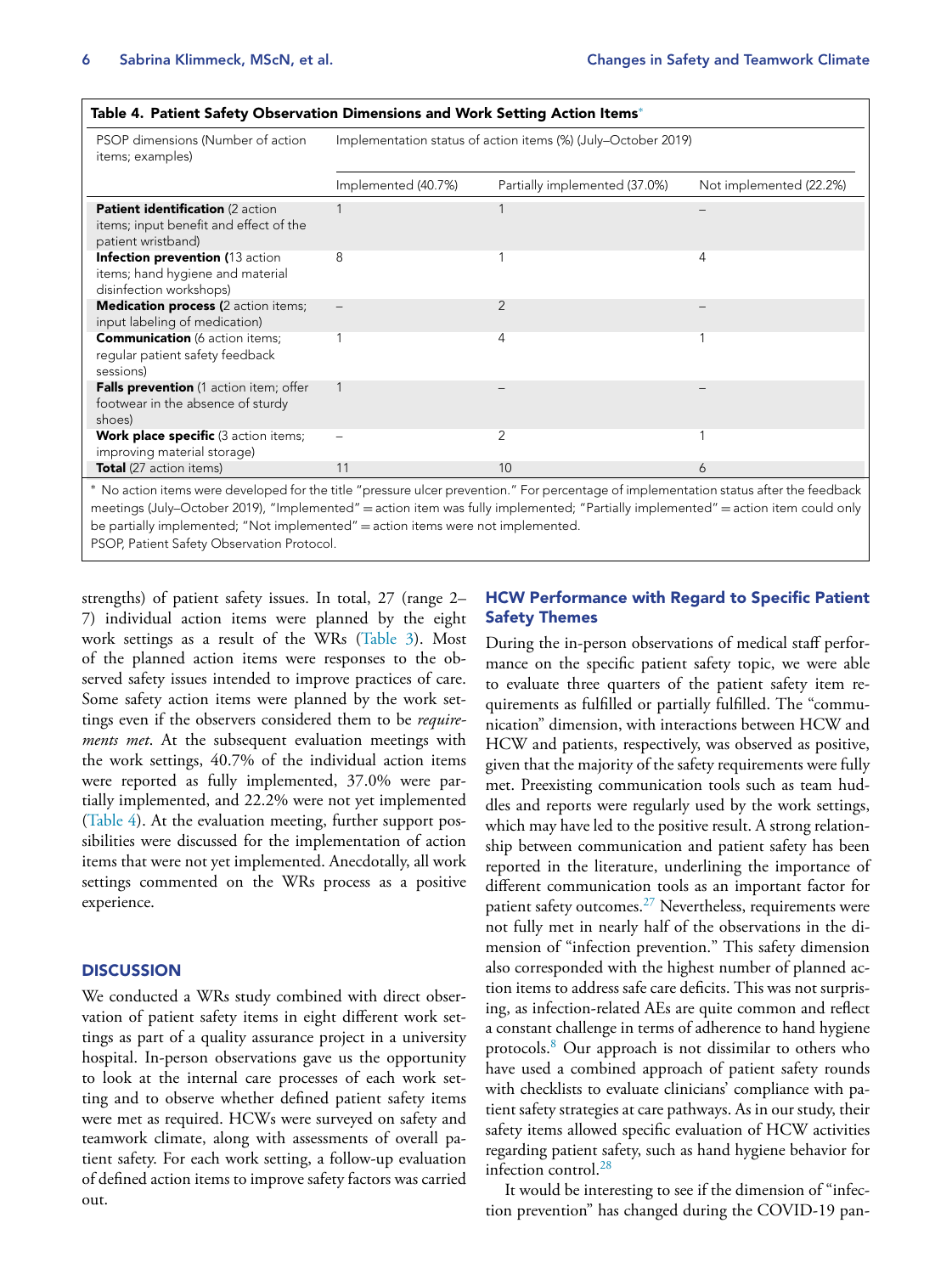demic, as the pandemic forced hospitals to be prepared for additional and extended patient safety activities such as in hand hygiene and respiratory etiquette.<sup>[29](#page-8-0)</sup>

Some patient safety items could not be extensively observed (for example, "pressure ulcer prevention" and "falls prevention") during the WRs because the observation window of three hours was simply too short, or because in some work settings these items might not be significant risk factors. For future in-person observations, the duration might be extended and carried out at different times of day.

# **HCW Assessments of Safety and Teamwork Climate**

Overall, the survey of HCW assessments of safety and teamwork climate as well the overall rating of patient safety did not reveal significant changes. Prior research indicates that safety culture improvement takes time, and with our 6-to-9-month duration for implementing action items, we might have fallen short of the 12-month minimum recommendation.[30](#page-8-0) Our results are in line with Hanskamp-Sebregts et al., who used a similar rounding approach and found only small significant changes in the teamwork climate dimen-sion after 15 months of patient safety audits.<sup>[23](#page-8-0)</sup> However, the Hanskamp-Sebregts et al. study was published after the planning of this study was finished, so unfortunately no changes were made to our time line. Future WRs research should utilize a longer implementation runway of at least 12 months and should incorporate post observations. Although more than 70% of the surveyed HCWs assessed the safety climate as good, we observed differences in safety and teamwork climate outcomes between work settings. The work settings with the highest safety climate scores as well as 60% or higher response rates also showed higher percentages in overall patient safety grades. This seems to fit with workplace conditions showing attributes of psychological safety and communication openness of  $HCWs<sup>31</sup>$  $HCWs<sup>31</sup>$  $HCWs<sup>31</sup>$  relative to work settings with the lowest safety climate scores.

Of the eight work settings, six had safety climate scores that were 60% positive or higher, which is the threshold be-low which action is recommended.<sup>[9,32](#page-8-0)</sup> In other words, these work settings demonstrated relatively good safety culture results before the WRs were implemented and did not necessarily need to improve significantly, given previously published recommended thresholds. Furthermore, work settings with high survey response rates, positive safety climate, and high overall patient safety scores included mixed service units such as anesthesia and imaging, representing areas with strong interprofessional teamwork and collaboration to handle their complex care situations. Work settings with relatively low survey response rates and low to moderate positive safety climate and overall patient safety scores included service units such as dialysis and obstetrics.

Within this sample of eight work settings, the safety climate, teamwork climate, and perceived overall patient safety grade were rated relatively low by the HCWs on the surgical work settings compared to the other units. This could be related to the fact that many AEs are related to surgery.<sup>[8](#page-8-0)</sup> Furthermore, the local leaders have described a large change in staffing, particularly in the nursing teams, during the implementation phase of the action items, which would make it more difficult to detect improvements. Associations between HCW turnover, safety culture, and pa-tient safety have also been shown previously.<sup>[20](#page-8-0)</sup> To better understand the influence of nurse turnover, length of employment in the work setting could also be collected in an extended questionnaire. with items indicating respondents as frontline staff or management, nursing or physicians, general work experience, and job satisfaction. Several reports have shown that HCW roles and behaviors influence safety climate, teamwork climate, and consequently patient safety.<sup>[33–35](#page-9-0)</sup>

## **Planned and Evaluated Improvement Action Items**

All work settings were able to develop action items to close potential deficits in patient safety after the feedback discussion following the WRs. The most common action item was on infection prevention, such as following hand hygiene protocols. However, many of the planned action items could not be implemented within the specified time frame of nine months. These incomplete action items may have affected the HCW assessments of teamwork and safety. The effects of the action item implementations were not necessarily completed or observed by HCWs and may have needed a longer window for implementation in feedback about the implementation. Previous research into WRs suggests that the impact of conducting WRs is not as potent as the impact of conducting WRs with feedback about ac-tions taken as a result of the WRs.<sup>[9](#page-8-0)</sup> However, different and repeated action items for infection prevention have the potential to bring about positive change in the long term, meaning that regular training and feedback remain essen-tial.<sup>[36](#page-9-0)</sup> The fact that nearly half of the action items were implemented is a positive result, considering the rather short amount of time available. Yet, aside from the time factor and subsequent planning requirements, successful implementation of action items is a function of evidence, con-text, and facilitation.<sup>[37–39](#page-9-0)</sup> In the follow-up meeting, reasons for the partial or non-implementation of the action items were discussed, and further support to the work settings was offered by the patient safety office. Here, further follow-up meetings are suggested to determine a suitable time frame for subsequent implementation of WRs with in-person observations. The implementation of action items likely should have been more closely monitored by the patient safety office to facilitate and provide structure for follow-through in the respective work settings. As the second survey showed, about one third of clinicians had difficulty assessing whether the action items developed had affected patient safety on the ward. This could be due to changes in staffing or thelocal HCWs not being sufficiently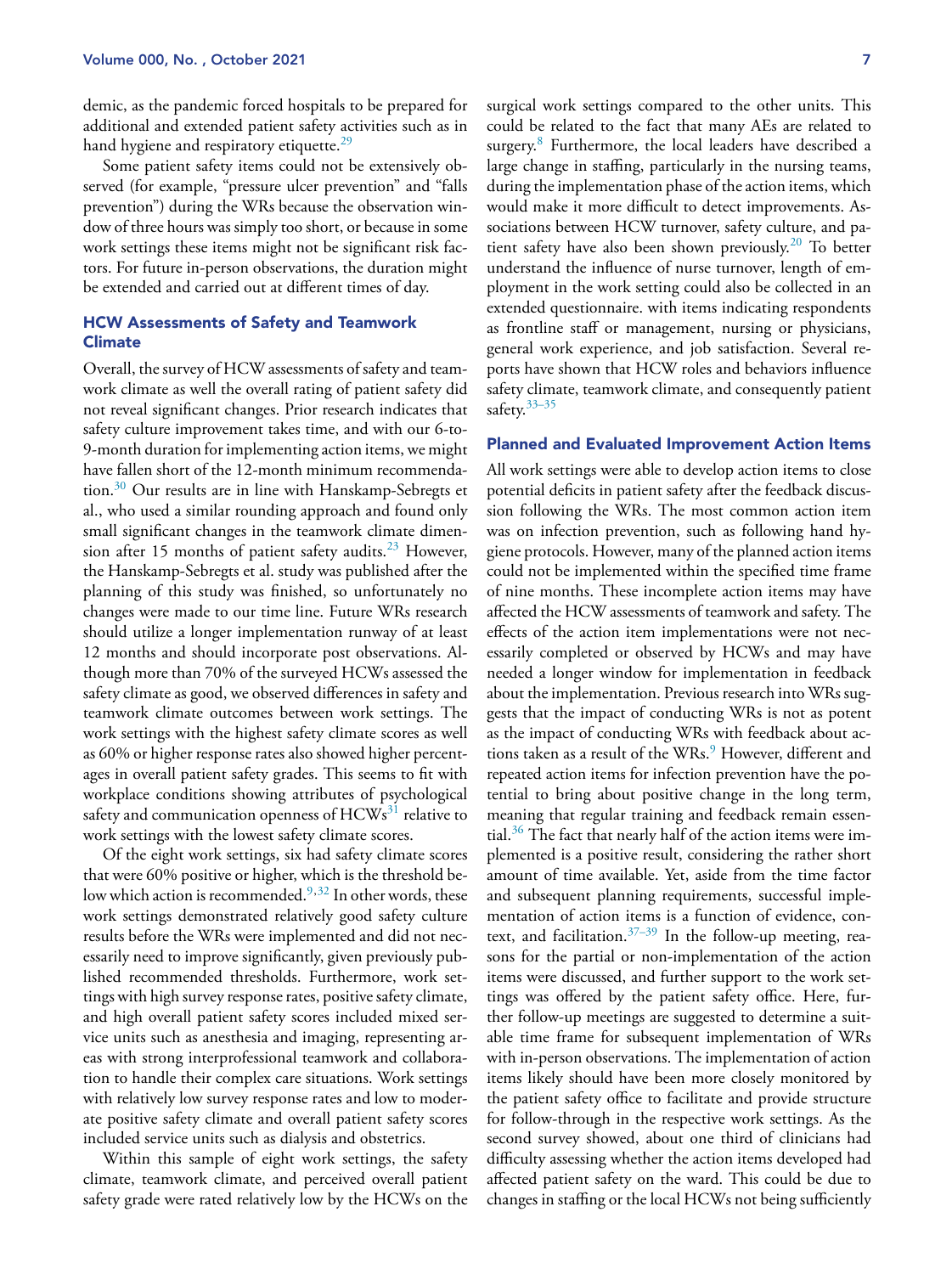involved in implementing changes, or the action items may have been weak. We would recommend that HCWs be more actively involved in the development and implementation of action items, that implemented action items be deliberately fed back to HCWs involved in the WRs, and that local patient safety office resources facilitate the structure and expectations around the process more deliberately. $40$ This could be achieved by involving a delegation from the team of HCWs in the discussion and planning of the WRs and the resulting action items.

# **Strengths and Limitations**

The strength of this study is the combination of WRs with in-person observations and the development and tracking of individual work setting action items. Specific strengths included the sharing of observation results with work setting leadership for discussion and development of individual action items to address the safety issues. No top-down decisions were made for the work settings, which supported the local relevance and feasibility of the action items, along with the responsibility and empowerment of the work settings. Another strength of the study was the selection of work settings. Equal numbers of work settings were included from all four hospital departments, allowing all departments to benefit from the WRs, discussion, and action items.

In general, the safety climate, teamwork climate, and overall patient safety were perceived as rather high. These results could reflect a bias toward social desirability.<sup>[41](#page-9-0)</sup> However, because the survey was conducted anonymously, we do not expect a significant response bias in these samples. More likely is that higher safety climate results meant there was less room to improve, which made it more difficult for improvements to be detected in our short study window.

During observations, we initially assumed that HCWs might behave differently under observation. However, no suspect correct performance was evident during the two-tofour-hour observations. We found that, given the busy work schedules of these units, HCWs performed their practice as usual to meet standards of care and keep up with demands.

The interval between WRs observations and action items implemented was rather short and likely insufficient. Yet at the action planning phases, the leadership teams and patient safety officers were optimistic about the implementation fidelity at the work settings, expecting palpable impact from the actions taken on the designated wards that would be perceivable by the HCWs.

One methodological limitation of the study is the response rate of less than 60% for each of the UPSQ administrations,  $42$  combined with the short duration between survey administrations, making it particularly difficult to detect changes across the eight work settings. Many of the action items were long term, and given that more than half of them were not completed between UPSQ administrations, expectations of HCWs that action items had been

implemented would not be fully reflected by the second administration of the UPSQ. Many of the measures were implemented in whole or in part, based on decisions by the unit leadership. If the action plans had been developed with more frontline staff involvement, certain issues might have been addressed differently or more sustainably*.* Another identifiable limitation was the study design. Observational studies are less reliable compared to randomized controlled trials (RCTs). An RCT would have shown the impact of improved patient safety in clear data, whereas the observational study only indicates an increase in patient safety. The survey was specifically developed for this study. Every observer has a subjective perception, and it is possible that there were inconsistencies between observers regarding the way action items implementation were evaluated, which may have led to observer bias. To avoid this, future assessments could be based on a predefined item response matrix for the patient safety dimensions. External factors also had a restrictive effect on the study. For example, one work setting was in a restructuring phase that involved major personnel changes (including the recruitment of new staff) during the implementation of the action items.

# **CONCLUSION**

Using a series of WRs with structured in-person observations of clinical practice and questionnaires from HCWs on safety and teamwork climate, we were able to identify care performances, attitudes, and deficits in patient safety across eight clinical work settings in a university hospital. The observed care practices covered relevant aspects of patient safety such as infection prevention, safe medication processes, and effective communication. Survey outcomes reflected underlying features of the work settings with regard to patient safety as perceived by the HCWs. The WRs led to 27 action items addressing specific safety deficits, of which 40.7% and 37.0% have been fully or partially implemented, respectively, by the work settings. The action items developed to improve patient safety practices should address observed deficits and actively involve the work settings in the change process. Action items that could not be implemented should be pursued further. The work settings received logistical, subject matter, and moral support from the patient safety office. However, the expansion of the WRs through direct observations and subsequent actions during the six-to-nine-month window was not associated with improvements on the UPSQ. The PSOP was piloted here as a user-friendly and well-structured tool to facilitate the assessment of WRs and has potential to be further utilized for patient safety efforts.

**Acknowledgments.**The authors would like to thank all the clinicians of the University Hospital of Basel for their WalkRounds participation and subsequent activities to maintain and improve quality of care. **Conflicts of Interest.** All authors report no conflicts of interest.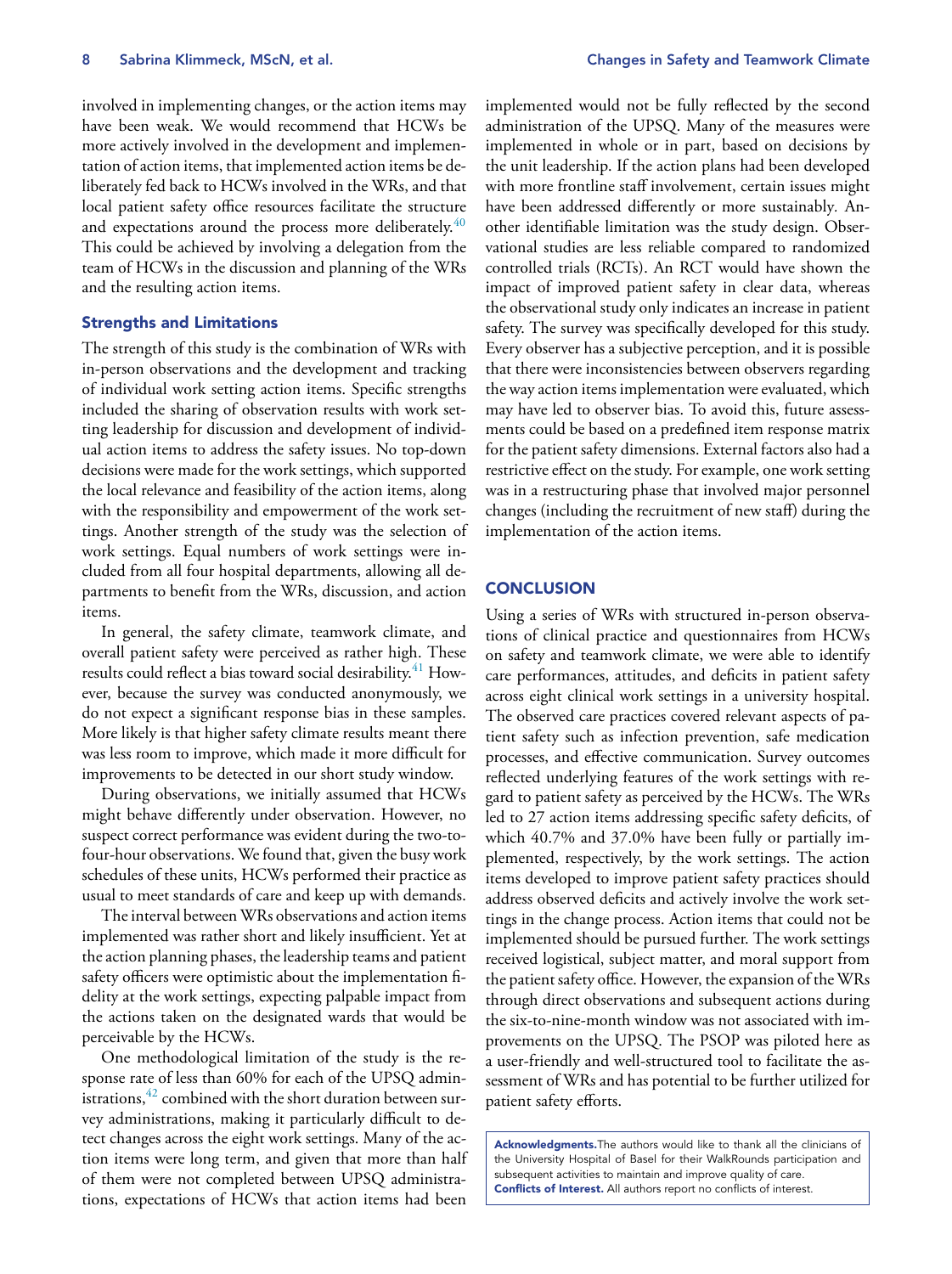<span id="page-8-0"></span>**Sabrina Klimmeck, MScN**, is Advanced Practice Nurse, Institute of Nursing Science, University of Basel, Basel, Switzerland. **Bryan J. Sexton, PhD**, is Associate Professor, Department of Psychiatry and Behavioral Sciences, Duke University School of Medicine, and Director, Duke Center for Healthcare Safety and Quality, Durham, North Carolina. **René Schwendimann, PhD**, is Associate Professor, Institute of Nursing Science, University of Basel, and Chief Patient Safety Officer, University Hospital, Basel, Switzerland. Please address correspondence to René Schwendimann, [rene.schwendimann@usb.ch.](mailto:rene.schwendimann@usb.ch)

## **REFERENCES**

- 1. [Berwick](http://refhub.elsevier.com/S1553-7250(21)00234-8/sbref0001) DM, et [al.](http://refhub.elsevier.com/S1553-7250(21)00234-8/sbref0001) The 100,000 Lives Campaign: setting a goal and a deadline for improving health care quality. JAMA. 2006 Jan [18;295:324–327.](http://refhub.elsevier.com/S1553-7250(21)00234-8/sbref0001)
- 2. [Benning](http://refhub.elsevier.com/S1553-7250(21)00234-8/sbref0002) A, et [al.](http://refhub.elsevier.com/S1553-7250(21)00234-8/sbref0002) Multiple [component](http://refhub.elsevier.com/S1553-7250(21)00234-8/sbref0002) patient safety intervention in English hospitals: controlled evaluation of second phase. BMJ. 2011 Feb 3;342:d199.
- 3. Organisation for Economic Co-operation and Development. The Economics of Patient Safety in Primary and Ambulatory Care: Flying Blind. Slawomirski L, Auraaen A, Klazinga N. 2018. Accessed Sep 14, 2021. https:// www.oecd.org/health/health-systems/The-Economics-of-[Patient-Safety-in-Primary-and-Ambulatory-Care-April2018.](https://www.oecd.org/health/health-systems/The-Economics-of-Patient-Safety-in-Primary-and-Ambulatory-Care-April2018.pdf) pdf.
- 4. de [Bienassis](http://refhub.elsevier.com/S1553-7250(21)00234-8/sbref0004) K, et [al.](http://refhub.elsevier.com/S1553-7250(21)00234-8/sbref0004) Culture as a Cure: [Assessments](http://refhub.elsevier.com/S1553-7250(21)00234-8/sbref0004) of Patient Safety Culture in OECD Countries. Paris: OECD Publishing, 2020.
- 5. Organisation for Economic Co-operation and Development. System Governance Towards Improved Patient Safety: Key Functions, Approaches and Pathways to Implementation. Auraaen A, Saar K, Klazinga N. OECD Health Working Papers No. 120. Sep 2020. Accessed Sep 14, 2021. https://www.oecd-ilibrary.org/ [deliver/2abdd834-en.pdf?itemId=%2Fcontent%2Fpaper%](https://www.oecd-ilibrary.org/deliver/2abdd834-en.pdf?itemId=%2Fcontent%2Fpaper%2F2abdd834-en&mimeType=pdf) 2F2abdd834-en&mimeType=pdf.
- 6. Organisation for Economic Co-operation and Development. The Economics of Patient Safety: Strengthening a Value-Based Approach to Reducing Patient Harm at National Level. Slawomirski L, Auraaen A, Klazinga N. Mar 2017. Accessed Sep 14, 2021. https://www.oecd.org/els/health-systems/ [The-economics-of-patient-safety-March-2017.pdf.](https://www.oecd.org/els/health-systems/The-economics-of-patient-safety-March-2017.pdf)
- 7. [Vincent](http://refhub.elsevier.com/S1553-7250(21)00234-8/sbref0007) C. Die Entwicklung der Patientensicherheit. Vincent C: ABC der [Patientensicherheit.](http://refhub.elsevier.com/S1553-7250(21)00234-8/sbref0007) Zürich: Stiftung für Patientensicherheit. p. 12–16.
- 8. [Schwendimann](http://refhub.elsevier.com/S1553-7250(21)00234-8/sbref0008) R, et [al.](http://refhub.elsevier.com/S1553-7250(21)00234-8/sbref0008) The occurrence, types, consequences and preventability of in-hospital adverse events—a scoping review. BMC Health Serv Res. 2018 Jul 4;18:521.
- 9. [Sexton](http://refhub.elsevier.com/S1553-7250(21)00234-8/sbref0009) JB, et [al.](http://refhub.elsevier.com/S1553-7250(21)00234-8/sbref0009) Providing feedback following Leadership WalkRounds is associated with better patient safety culture, higher employee engagement and lower burnout. BMJ Qual Saf. [2018;27:261–270.](http://refhub.elsevier.com/S1553-7250(21)00234-8/sbref0009)
- 10. [Schwendimann](http://refhub.elsevier.com/S1553-7250(21)00234-8/sbref0010) R, et [al.](http://refhub.elsevier.com/S1553-7250(21)00234-8/sbref0010) A closer look at associations between hospital Leadership WalkRounds and patient safety climate and risk reduction: a cross-sectional study. Am J Med Qual. [2013;28:414–421.](http://refhub.elsevier.com/S1553-7250(21)00234-8/sbref0010)
- 11. [DiCuccio](http://refhub.elsevier.com/S1553-7250(21)00234-8/sbref0011) MH. The relationship between patient safety culture and patient outcomes: a systematic review. J Patient Saf. [2015;11:135–142.](http://refhub.elsevier.com/S1553-7250(21)00234-8/sbref0011)
- 12. [Singer](http://refhub.elsevier.com/S1553-7250(21)00234-8/sbref0012) S, [Tucker](http://refhub.elsevier.com/S1553-7250(21)00234-8/sbref0012) A. The evolving literature on safety WalkRounds: emerging themes and practical messages. BMJ Qual Saf. [2014;23:789–800.](http://refhub.elsevier.com/S1553-7250(21)00234-8/sbref0012)
- 13. [Morello](http://refhub.elsevier.com/S1553-7250(21)00234-8/sbref0013) RT, et [al.](http://refhub.elsevier.com/S1553-7250(21)00234-8/sbref0013) Strategies for improving patient safety culture in hospitals: a systematic review. BMJ Qual Saf. [2013;22:11–18.](http://refhub.elsevier.com/S1553-7250(21)00234-8/sbref0013)
- 14. Institute for Healthcare Improvement. Patient Safety Leadership WalkRoundsTM. Frankel A . 2004. Accessed Sep 14, 2021. http://www.ihi.org/resources/Pages/Tools/ [PatientSafetyLeadershipWalkRounds.aspx.](http://www.ihi.org/resources/Pages/Tools/PatientSafetyLeadershipWalkRounds.aspx)
- 15. [Frankel](http://refhub.elsevier.com/S1553-7250(21)00234-8/sbref0015) A, et [al.](http://refhub.elsevier.com/S1553-7250(21)00234-8/sbref0015) Patient Safety Leadership WalkRounds. Jt Comm J Qual Saf. [2003;29:16–26.](http://refhub.elsevier.com/S1553-7250(21)00234-8/sbref0015)
- 16. [Frankel](http://refhub.elsevier.com/S1553-7250(21)00234-8/sbref0017) A, et [al.](http://refhub.elsevier.com/S1553-7250(21)00234-8/sbref0017) Revealing and resolving patient safety defects: the impact of Leadership WalkRounds on frontline caregiver assessments of patient safety. Health Serv Res. [2008;43:2050–2056.](http://refhub.elsevier.com/S1553-7250(21)00234-8/sbref0017)
- 17. [Pronovost](http://refhub.elsevier.com/S1553-7250(21)00234-8/sbref0018) BJ, et [al.](http://refhub.elsevier.com/S1553-7250(21)00234-8/sbref0018) Senior executive adopt-a-work unit: a model for safety improvement. Jt Comm J Qual Saf. [2004;30:59–68.](http://refhub.elsevier.com/S1553-7250(21)00234-8/sbref0018)
- 18. [Sexton](http://refhub.elsevier.com/S1553-7250(21)00234-8/sbref0019) JB, et [al.](http://refhub.elsevier.com/S1553-7250(21)00234-8/sbref0019) Exposure to Leadership WalkRounds in neonatal intensive care units is associated with a better patient safety culture and less caregiver burnout. BMJ Qual Saf. [2014;23:814–822.](http://refhub.elsevier.com/S1553-7250(21)00234-8/sbref0019)
- 19. [Ziegler](http://refhub.elsevier.com/S1553-7250(21)00234-8/sbref0020) R, [Hagen](http://refhub.elsevier.com/S1553-7250(21)00234-8/sbref0020) B, [Diehl](http://refhub.elsevier.com/S1553-7250(21)00234-8/sbref0020) M. Relationship between job satisfaction and job performance: job ambivalence as a moderator. J Appl Soc Psychol. [2012;42:2019–2040.](http://refhub.elsevier.com/S1553-7250(21)00234-8/sbref0020)
- 20. [Oliveira](http://refhub.elsevier.com/S1553-7250(21)00234-8/sbref0021) RM, et [al.](http://refhub.elsevier.com/S1553-7250(21)00234-8/sbref0021) Evaluating the intervening factors in patient safety: focusing on hospital nursing staff. Rev Esc Enferm USP. [2015;49:104–113.](http://refhub.elsevier.com/S1553-7250(21)00234-8/sbref0021)
- 21. [Schwendimann](http://refhub.elsevier.com/S1553-7250(21)00234-8/sbref0022) R, [Klimmeck-Bader](http://refhub.elsevier.com/S1553-7250(21)00234-8/sbref0022) S, [Mohr](http://refhub.elsevier.com/S1553-7250(21)00234-8/sbref0022) G. Sicherheit[srundgänge—Abteilungsbesuche](http://refhub.elsevier.com/S1553-7250(21)00234-8/sbref0022) mit Fokus auf die Patientensicherheit [Safety WalkRounds—clinical unit visits with a focus on patient safety]. Pflege. 2019;32:259–266.
- 22. Universitätsspital Basel. Konzernbericht. Das Geschäftsjahr 2018. 2019. Accessed Sep 14, 2021. https://jahresbericht. [unispital-basel.ch/2018/berichte/konzernbericht.html.](https://jahresbericht.unispital-basel.ch/2018/berichte/konzernbericht.html)
- 23. [Hanskamp-Sebregts](http://refhub.elsevier.com/S1553-7250(21)00234-8/sbref0024) M, et [al.](http://refhub.elsevier.com/S1553-7250(21)00234-8/sbref0024) Effects of patient safety auditing in hospital care: results of a mixed-method evaluation (part 1). Int J Qual Health Care. 2019 Aug 1;31(7):8–15.
- 24. [Zimmermann](http://refhub.elsevier.com/S1553-7250(21)00234-8/sbref0025) N, et [al.](http://refhub.elsevier.com/S1553-7250(21)00234-8/sbref0025) Assessing the Safety Attitudes Questionnaire (SAQ), German language version in Swiss university hospitals—a validation study. BMC Health Serv Res. 2013 Sep 10;13:347.
- 25. [Sexton](http://refhub.elsevier.com/S1553-7250(21)00234-8/sbref0026) JB, et [al.](http://refhub.elsevier.com/S1553-7250(21)00234-8/sbref0026) The Safety Attitudes [Questionnaire:](http://refhub.elsevier.com/S1553-7250(21)00234-8/sbref0026) psychometric properties, benchmarking data, and emerging research. BMC Health Serv Res. 2006 Apr 3;6:44.
- 26. R Core Team. R: A Language and Environment for Statistical Computing. 2018. Accessed Sep 14, 2021. https://www. [r-project.org/.](https://www.r-project.org/)
- 27. [Ghahramanian](http://refhub.elsevier.com/S1553-7250(21)00234-8/sbref0028) A, et [al.](http://refhub.elsevier.com/S1553-7250(21)00234-8/sbref0028) Quality of healthcare services and its relationship with patient safety culture and nurse-physician professional [communication.](http://refhub.elsevier.com/S1553-7250(21)00234-8/sbref0028) Health Promot Perspect. 2017 Jun 14;7:168–174.
- 28. [Wagner](http://refhub.elsevier.com/S1553-7250(21)00234-8/sbref0029) C, et [al.](http://refhub.elsevier.com/S1553-7250(21)00234-8/sbref0029) A checklist for patient safety rounds at the care pathway level. Int J Qual Health Care. [2014;26\(Suppl](http://refhub.elsevier.com/S1553-7250(21)00234-8/sbref0029) 1):36–46.
- 29. [Kanwar](http://refhub.elsevier.com/S1553-7250(21)00234-8/sbref0030) A, et [al.](http://refhub.elsevier.com/S1553-7250(21)00234-8/sbref0030) A survey of COVID-19 preparedness among hospitals in Idaho. Infect Control Hosp Epidemiol. [2020;41:1003–1010.](http://refhub.elsevier.com/S1553-7250(21)00234-8/sbref0030)
- 30. Hughes RG. Tools and strategies for quality improvement and patient safety. Patient Safety and Quality: An Evidence-Based Handbook for Nurses. Hughes RG, editor. editor, Rockport, MD: Agency for Healthcare Research and Quality, 2008. Accessed Sep 14, 2021 [https://www.ncbi.nlm.nih.](https://www.ncbi.nlm.nih.gov/books/NBK2682/) gov/books/NBK2682/ .
- 31. [Malik](http://refhub.elsevier.com/S1553-7250(21)00234-8/sbref0032) RF, et [al.](http://refhub.elsevier.com/S1553-7250(21)00234-8/sbref0032) What do we really assess with organisational culture tools in healthcare? An interpretive systematic umbrella review of tools in healthcare. BMJ Open Qual. [2020;9:e000826.](http://refhub.elsevier.com/S1553-7250(21)00234-8/sbref0032)